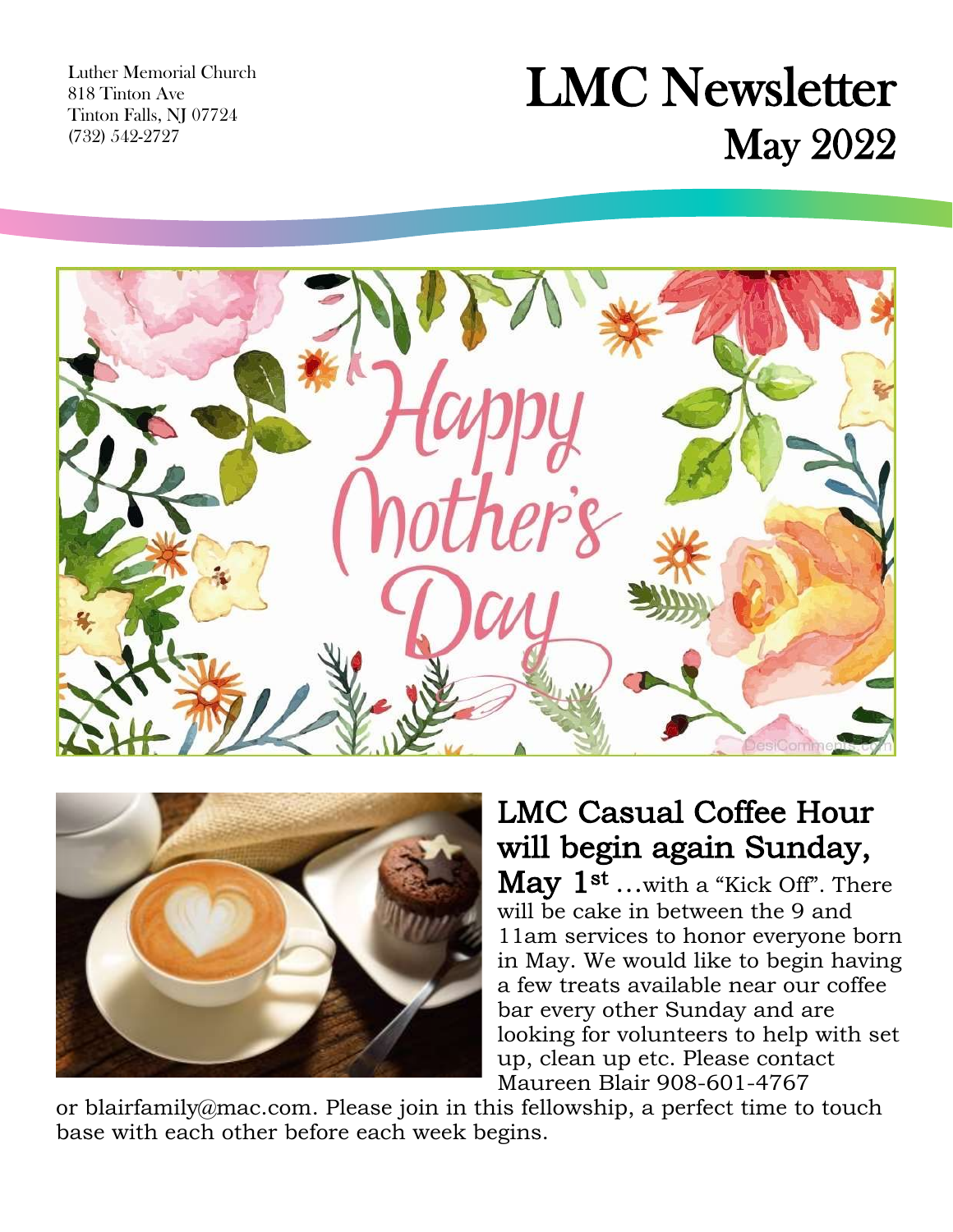

All are invited to this free bell concert featuring 45+ ringers playing over 200 Malmark handbells and handchimes. The concert will be followed by light refreshments under our Ministry Center portico just east of the Sanctuary.

139 Route 537, Colts Neck, NJ - 1/4 mile west of Rt. 34 732-462-4555/www.coltsneckreformed.org

**LMC Game Night** will be on Saturday, May 21st at 6:30pm. Come join in the fun and fellowship. We have lots of new games and plenty of old favorites .

Food Collection

Please don't forget to bring in donations for the food bank at LunchBreak. They are in continuous need of restocking their shelves in order to keep this very important mission going for those in need. If we all bring in an item or two we will be able to share so much love and support from LMC.

NEW JERSEY DISTRICT **MISSION CLASSIC** 2022 THURSDAY, MAY 5TH **GOLF OUTING TO BENEFIT: CAMINO DE FE**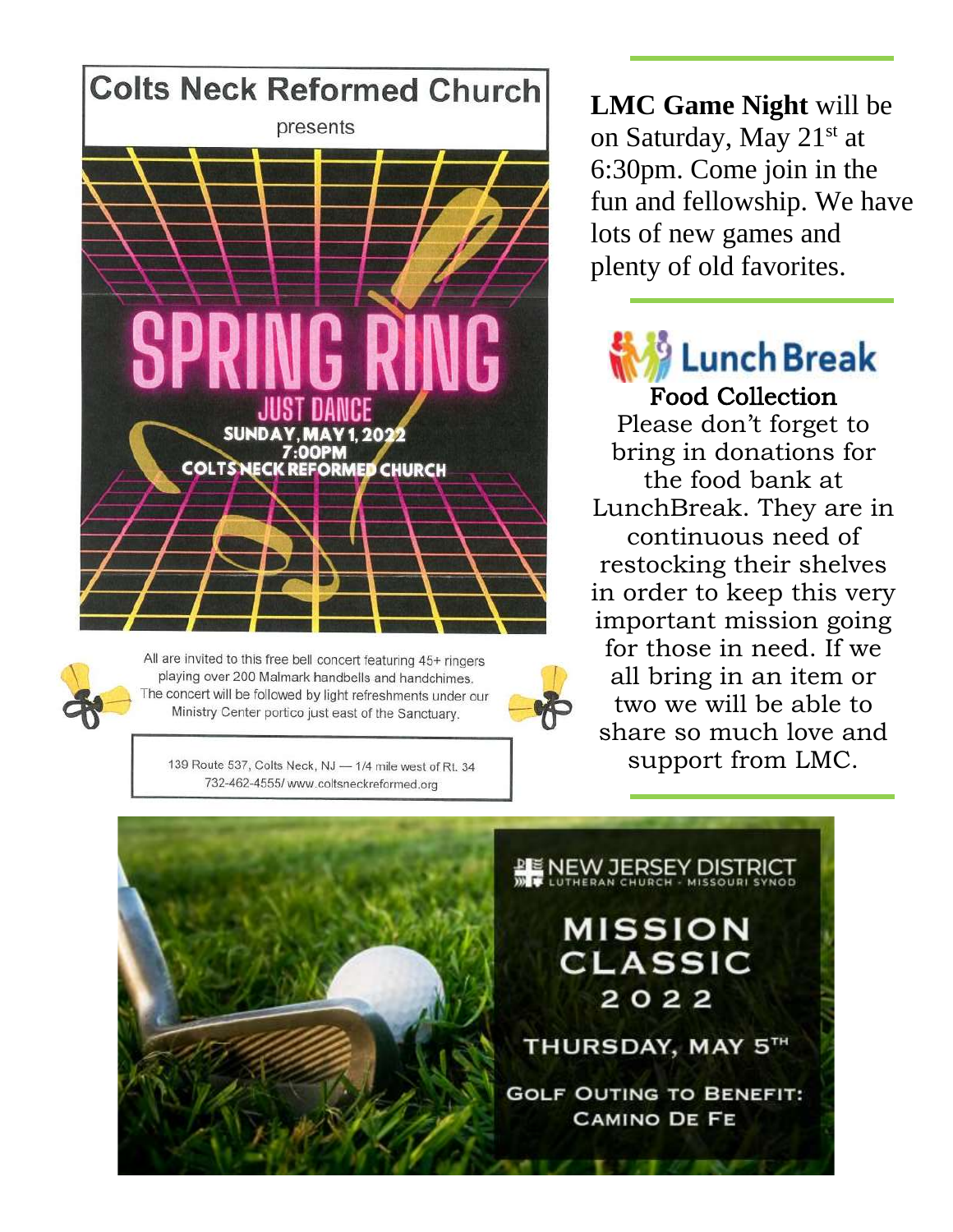#### LMC Church Garden Thank you to Victor Russomanno who has volunteered to be our LMC Garden Coordinator!

He will be working with our consultant, Bryan Nesci. If you would like to help with this very important mission, please contact the church office at 732-542-2727 or [officelmc818@gmail.com.](about:blank)

We provided so much good nutritious fresh produce this past season, and look forward to continuing this mission with your help. Remember, teens can accumulate service hours for school projects and honors groups. Please consider giving an hour or two to this mission.



 $\overline{a}$ The Lord bless you and keep you; the Lord make his face to shine upon you and be gracious to you; the Lord lift up his countenance upon you and give you peace.



Almost all of us shop at Amazon, but do you use



Simply go to smile.amazon.com Then select the charity you wish to support *(HINT: Pick US!)* 

"AmazonSmile is a simple and automatic way for you to support your favorite charitable organization every time you shop, at no cost to

you. When you shop at smile.amazon.com, you'll find the exact same low prices, vast selection and convenient shopping experience as Amazon.com, with the added bonus that Amazon will donate a portion of the purchase price to your favorite charitable organization. You can choose from over one million organizations to support." If all of us remember to type in smile.amazon.com every time, we can really make a difference!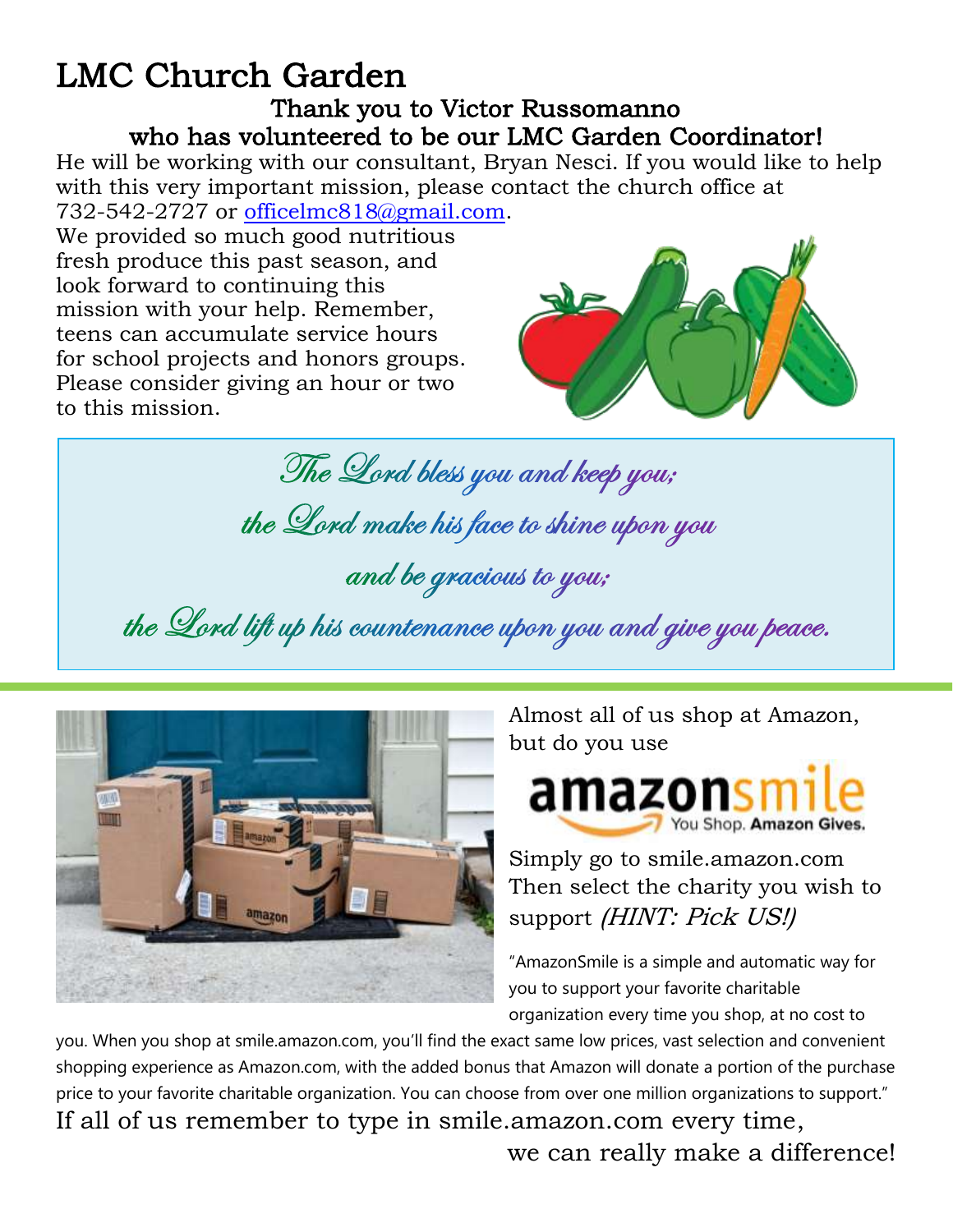# LMC Preschool **Upcoming Events**

Fundraising Trike-a-thon May 13<sup>th</sup>

Blessing Day

We wrap up the school year with our friends and families June 10th



Our Wednesday Night Bible Study will go on summer break when we finish our discussion on Revelations.

The Sunday Morning Bible Study will go on summer break starting in July.

Also, there will be no Sunday Morning Bible Study on May 8th

Do you have an account on Facebook, YouTube, or Instagram? **SHARE** LMC's videos, posts, and events. It makes a HUGE difference!

Start thinking about what booth you want to host at

## LMC's 2<sup>nd</sup> Annual Fun Fair Carnival

We haven't set a date yet, but we are looking forward to hosting this event again sometime this summer.

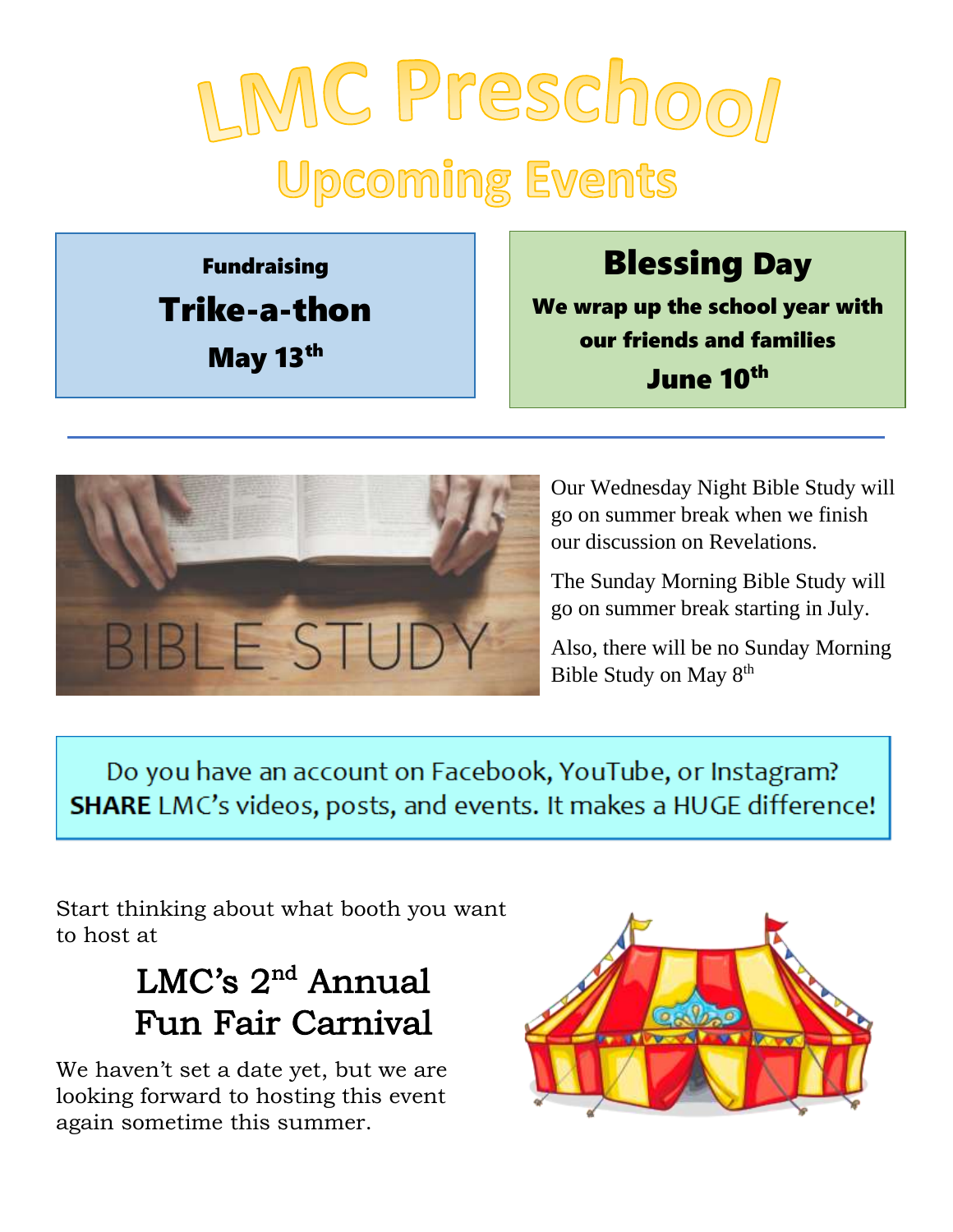## thrivent<sup>®</sup>

## Who needs an estate plan? You.

#### Discover essential factors in building your estate plan.

No matter your wealth or status, you have an estate. And all estates have something in common-you can't take it with you when you die. Join us for a free workshop, Prepare Wisely: Estate Strategy Essentials.

- Explore assets whether they be financial or physical.
- Understand beneficiaries family or organizations you care about.
- . Gain tools to help put your plans into action.





### Event details

Sunday, May 22, 2022 10:00 a.m. - 11:00 a.m. Luther Memorial Church 818 Tinton Ave Tinton Falls, NJ



#### Reserve your place today

Please call 908-325-6029 or email john.seifert@thrivent.com. Refreshments will be served.

Your hosts This session is hosted by the CRANE FINANCIAL GROUP.

Thrivent and its financial advisors and professionals do not provide legal, accounting, or tax advice. Consult your attorney or tax professional. No products will be sold.